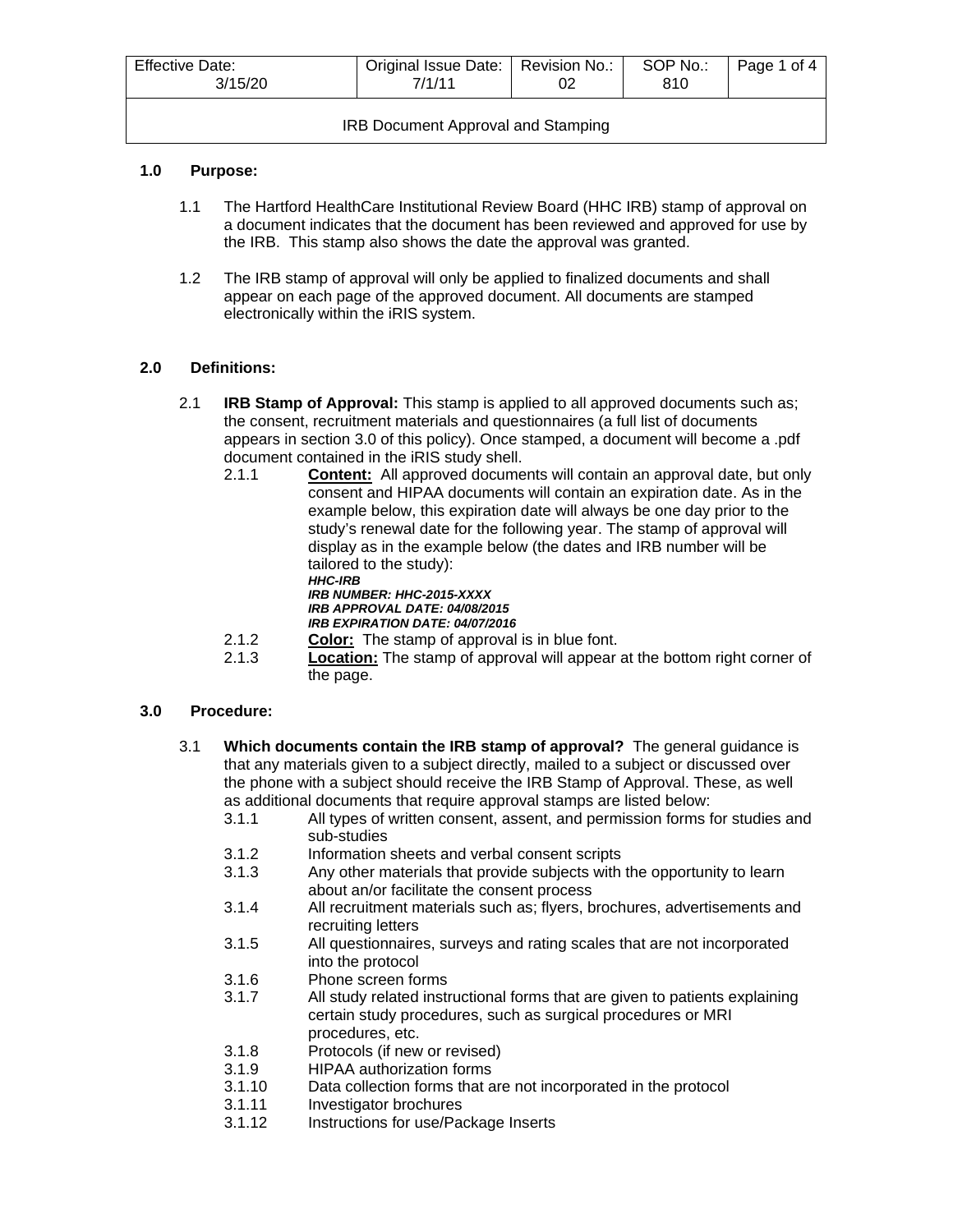| <b>Effective Date:</b><br>3/15/20 | Original Issue Date:   Revision No.:<br>7/1/11 | SOP No.:<br>810 | Page 2 of 4 |
|-----------------------------------|------------------------------------------------|-----------------|-------------|
|                                   |                                                |                 |             |

IRB Document Approval and Stamping

- 3.1.13 DSMB Reports<br>3.1.14 Internal Note to
- Internal Note to File documents
- 3.1.15 Honest broker agreements
- 3.1.16 Any of the above mentioned documents that have been translated into languages other than English
- 3.2 **Which documents are acknowledged by the IRB, but not stamped:** The following materials will show as "acknowledged" in the iRIS system. The system will denote the date that the document was acknowledged by the IRB, but will not contain a formal stamp:<br> $3.2.1$ 
	- 3.2.1 Adverse event logs<br>3.2.2 Correspondence or
	- Correspondence or materials intended only for study staff
	- 3.2.3 Signed consent pages submitted at the time of continuation<br>3.2.4 Action letters from a sponsor
	- Action letters from a sponsor
	- 3.2.5 Sponsor summary of changes documents
	- 3.2.6 Abstracts/Publications/Presentations
- 3.3 **Which documents are neither stamped nor acknowledged?** The following materials will not receive any stamp of approval or acknowledgement from the IRB:
	- 3.3.1 IRB applications
	- 3.3.2 Rating scales and questionnaires that are part of the study protocol<br>3.3.3 Any study related materials that would be impossible to stamp such
	- Any study related materials that would be impossible to stamp such as cognitive tests involving puzzles or games, etc.
	- 3.3.4 Study budgets<br>3.3.5 Short form con
	- Short form consents
	- 3.3.6 Scientific review checklists
	- 3.3.7 Protocols (if there have been no changes since the previous version)
- 3.4 **Who does the stamping?** A member of the Human Research Protections Program (HRPP) Staff, typically the IRB Administrator processing the particular submission will apply the electronic stamp.
- 3.5 **When are materials stamped?** Materials will be stamped after they have been reviewed and approved by the IRB.
	- 3.5.1 **Date:** The date in the stamp is the date on which the document was approved.\*

\*Note: If an application received conditional approval and the documents were revised as part of the requirements for conditional approval, then the approval date stamped on the documents will be the date those materials were fully approved by the IRB.

- 3.6 **How can the researcher access the documents?** The electronic copies of the stamped materials will be maintained within the iRIS system. They can be accessed by opening the study which is accessible in the investigator's "My Studies" tab in iRIS. Once the correct study is located, the investigator can access the appropriate document in the section titled "Protocol Items." This contains subheadings including "Informed Consent," where Consent and HIPAA documents are housed, and "Other Study Documents," where any other study materials are maintained. The newest stamped version is always labeled as Approved and appears as a pdf document.
	- 3.6.1 Researchers are required to keep the stamped copies of all IRB stamped documents in their regulatory files.
	- 3.6.2 Only a copy of the stamped approved document should be distributed to subjects (see additional guidance in section 4.1.3 of this policy).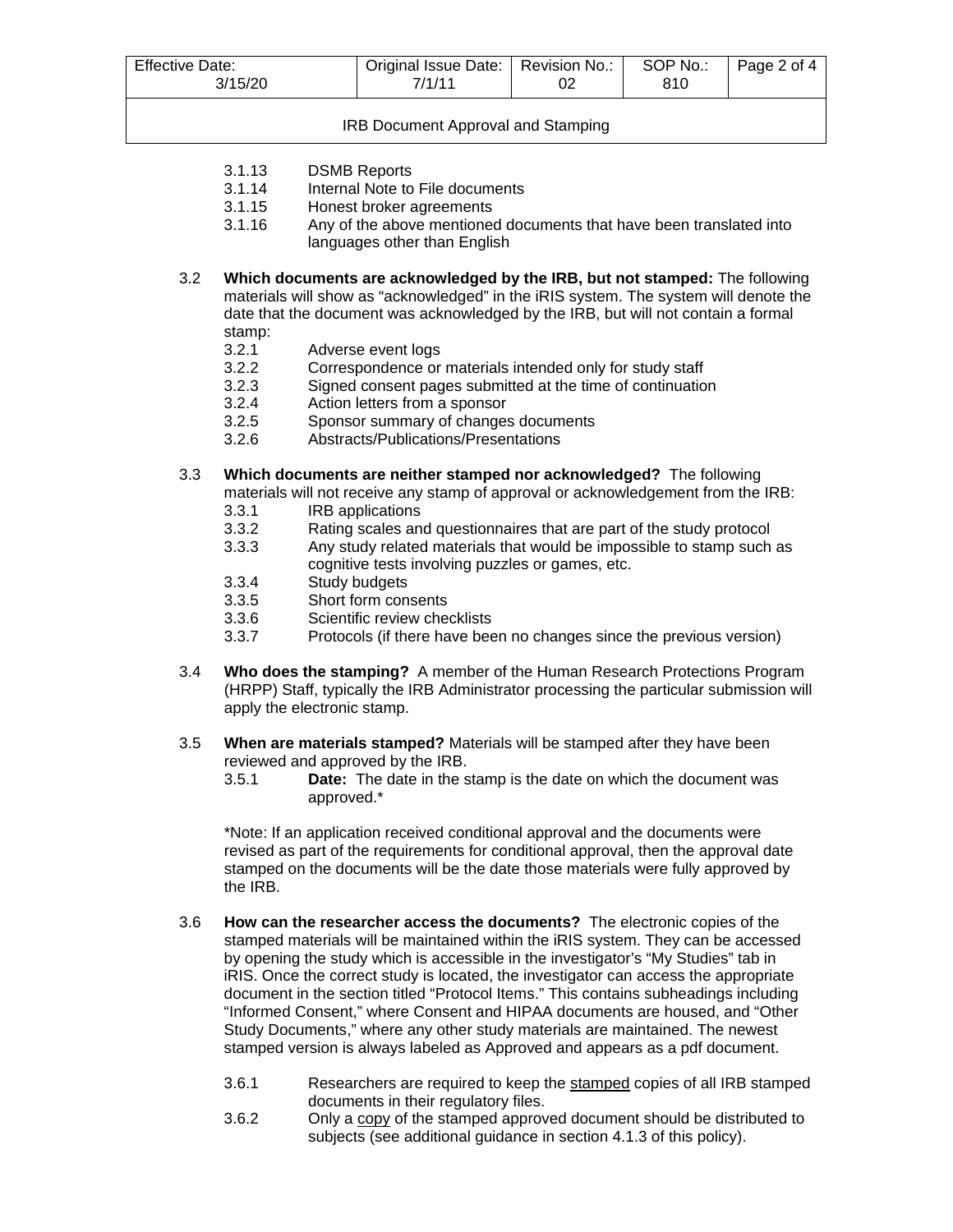| <b>Effective Date:</b><br>3/15/20 | Original Issue Date:   Revision No.:<br>7/1/11 | SOP No.: | Page 3 of 4 |
|-----------------------------------|------------------------------------------------|----------|-------------|
|                                   |                                                |          |             |

IRB Document Approval and Stamping

3.6.3 Failure to maintain accurate records of IRB approved documents will be considered non-compliance. Continued non-compliance or gross noncompliance of maintaining study documents could result in the suspension of the study activities, disallowed use of study data or closure of the study.

#### **4.0 Guidance:**

- 4.1 **When are researchers required to use a document containing the stamp of approval?**
	- Any consent materials used during the consent process (including translated consent materials and information sheets) must have a visible and current IRB stamp of approval.
	- 4.1.2 The HIPAA Authorization must have a visible and current approval stamp.
	- 4.1.3 It is recommended that all patient recruitment materials such as flyers, brochures and advertisements have the IRB stamp of approval on them.\*

\*However, sometimes posting recruitment materials with the IRB stamp of approval is not feasible (i.e. newspaper ads, electronic ads or pre-printed posters from the sponsor). If that's the case than posting the document without the stamp will be allowed, as long as the language in the document has not been altered in any way.

- 4.2 **Exceptions:** Researchers are not required to use an approved document containing a visible stamp of approval for:
	- 4.2.1 Electronic consents<br>4.2.2 Electronic advertise
	- 4.2.2 Electronic advertisements or recruitment materials<br>4.2.3 Questionnaires, surveys and rating scales\*
	- Questionnaires, surveys and rating scales\*
	- 4.2.4 Phone screening forms

\*Many standardized rating scales contain multiple versions, which are indicated by a version date. Please note that any time a questionnaire, survey, or rating scale is stamped as approved by the IRB, the researcher must make certain they are using this same version throughout the study unless they receive approval to use a different version.

- 4.3 **Materials submitted at the time of continuing review:** The following materials will receive an updated stamp of approval at the time of continuation:<br>4.3.1 All consent materials will receive an updated IRB star
	- All consent materials will receive an updated IRB stamp of approval indicating the date the study was approved for continuation.
	- 4.3.2 The HIPAA Authorization will receive an updated approval stamp indicating the date the study was approved for continuation.
	- 4.3.3 All other materials will not receive an updated stamp of approval unless they were revised at the time of continuation.

## **5.0 Documentation:**

- 5.1 Research Administration will maintain all records related to the implementation of this policy, electronic communications, and notifications to investigators, funding or regulatory agencies, etc.
- 5.2 Records will be archived for a period of at least three years following the termination or completion of the research activities.